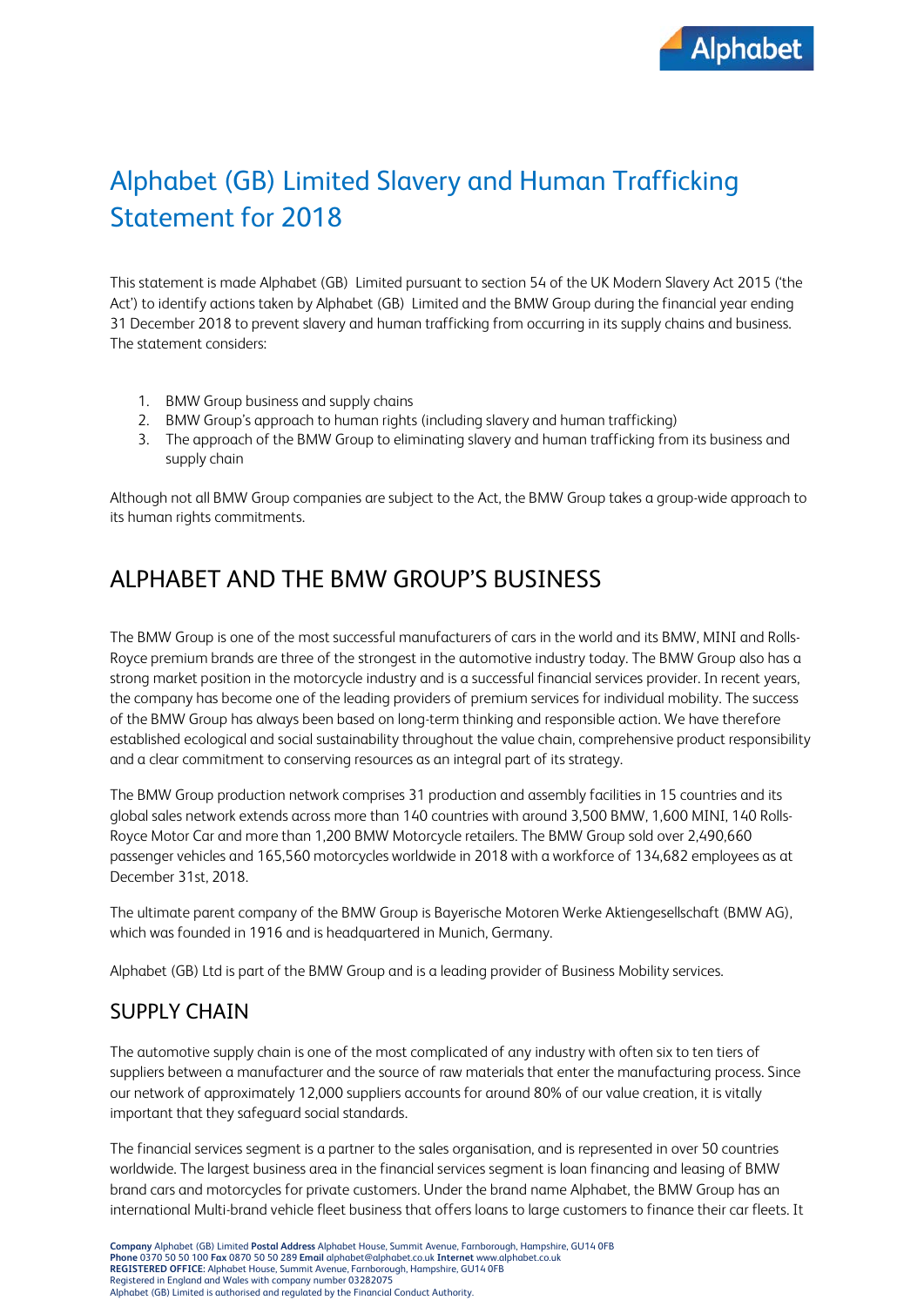

also provides comprehensive management of company vehicle fleets in 19 countries. This also includes fullservice solutions such as the corporate car-sharing program AlphaCity, as well as AlphaElectric, a comprehensive e-mobility solution.

## ALPHABET AND THE BMW GROUP'S COMMITMENT TO HUMAN RIGHTS (INCLUDING PREVENTION OF SLAVERY AND HUMAN TRAFFICKING)

Respect for human rights is fundamental to the strategy and culture of the BMW Group and we fully endorse the United Nations Guiding Principles on Business and Human Rights (UNGP). Our long-standing value-oriented personnel policies set out our position on human rights concerning our employees. Furthermore, the "Joint Declaration on Human Rights and Working Conditions in the BMW Group" (endorsed in 2005 and reconfirmed in 2010) underlines and specifies our commitment to all BMW Group activities worldwide and encourages business partners to adhere to these human rights standards.

In 2018 we published the BMW Group Code on Human Rights and Working Conditions ( "The Code"), which complements the existing joint declarations. The Code defines and explains how the BMW Group promotes human rights and implements the International Labour Organisation (ILO) Core Labor Conventions in its business activities. The Code is based on a due diligence process that allows us to identify relevant issues and determine actions. Applicable worldwide, the Code is valid for all BMW Group sites and business units. Its key focus is on aspects that are of particular relevance to the company and business partners.

One of BMW Group's main aspirations is to avoid negative impacts on human rights arising from our business activities throughout the value chain and it is our expectation that our business partners are as committed to respecting human rights as we are. This includes all applicable anti-slavery and trafficking laws. Amongst other measures, we have fully informed our partners about the BMW Group's commitment and have formalised our expectations within our supplier and retailer contracts.

The BMW Group is increasingly supportive of initiatives to standardise sustainability requirements and introduce monitoring mechanisms, for example in mining and processing critical raw materials.

We see a high risk for modern slavery in these areas.

The BMW Group is therefore an active member in the major networks on human rights:

- UN Global Compact the world's largest initiative for responsible corporate leadership
- econsense Forum for Sustainable Development of German Business
- Drive Sustainability The European Business Network for Corporate Social Responsibility.
- Responsible Business Alliance Industry coalition dedicated to corporate social responsibility in global supply chains.

In addition, the BMW Group participates in various cross-sectoral initiatives for example:

- Aluminium Stewardship Initiative for environmental, social and human rights standards in aluminium production (ASI); and
- Responsible Cobalt Initiative a framework to enable member companies to identify and address potential adverse impacts arising from their business activities related to extraction, transportation and manufacturing of cobalt.

For more information on our activities in raw materials and standardization initiatives, see our current BMW Group Sustainability Report 2018- details can be found under company references.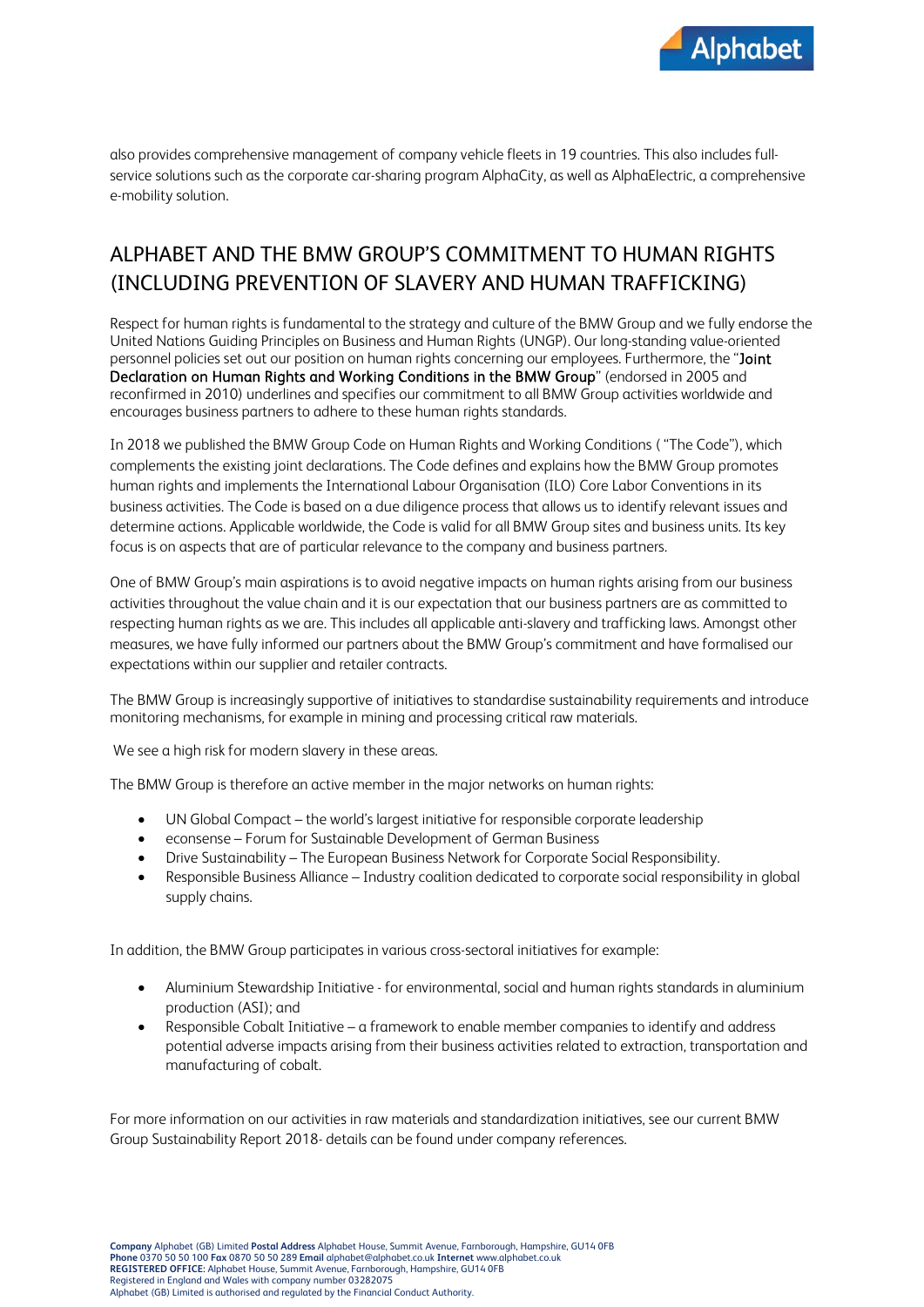## ALPHABET AND THE BMW GROUP'S DUE DILIGENCE PROCESS FOR HUMAN RIGHTS (INCLUDING PREVENTION OF SLAVERY AND HUMAN TRAFFICKING)

#### THE BMW GROUP'S BUSINESS

Our human rights due diligence approach aligns with the requirements of the UN Guiding Principles on Business and Human Rights (UNGP). We conducted a comprehensive internal risk analysis in 2012/13 which considered the International Bill of Human Rights, our business activities and all of our stakeholders (employees, retailers/importers, suppliers, joint ventures, communities, clients etc.). Existing processes were risk-assessed, and their effectiveness evaluated during group-wide interviews with specialist units. This risk assessment identified potential human rights risks along with vulnerable groups, e.g. children or migrant workers, which are of relevance for the BMW Group. The analysis revealed that no major actions were required. This was in line with our expectations given our respectful culture and embedded due diligence procedures, training and awareness.

In 2017/2018, we reassessed our internal risk analysis using a global Human Rights Compliance Assessment, involving more than 95 % of the international BMW Group organizational units as well as BMW AG. The assessment confirmed that there are no significant weaknesses within BMW Group. However, we have identified some opportunities for further improvement, which are being addressed with the respective business units. For example from 2019 we include a special section on Human Rights into our regular training program for the HR departments at our international locations.

#### INTEGRATING AND ADVANCING SUSTAINABILITY IN THE SUPPLY CHAINS

The due diligence process is at the heart of how we implement our sustainability requirements in the supply chains. As a pioneer in the automotive sector, we have made sustainability an integral part of our procurement process since 2014. The elimination of identified risks up to the start of production is a prerequisite for commissioning the supplier. Our sustainability requirements apply to all suppliers of production materials as well as service providers. The BMW Group assesses the potential human rights risks of all our 12,000 active supplier locations to achieve the highest possible level of transparency possible.

#### Increasing transparency and minimising risks

The increase of transparency and resource efficiency in our supply chains is based on compliance with environmental and social standards as defined in the BMW Group sustainability standard for the supplier network. The standard is an integral part of the application to become one of our suppliers and must be taken into account at the time of preparing an offer. In addition, all supplier agreements concluded by the BMW Group for materials required for production as well as for materials not required for production contain specific clauses in the purchasing conditions.

These conditions are based on the principles of the UN Global Compact and contain specifications for resource efficiency. When they sign the contract, our suppliers also commit to ensuring that their own suppliers in turn comply with these agreements. Our employees in Strategic Purchasing are responsible for sustainability topics concerning the supply chain. We use due diligence processes to monitor the implementation of sustainability standards at our suppliers.

#### Relevant supplier locations evaluated

In the period under review, we assessed 4,168 (2017: 4,886) nominated and potential supplier locations on the basis of the industry-wide sustainability questionnaire. Our focus is on suppliers with a large tendering volume. Therefore, the evaluation included 97% (2017: 94%) of suppliers of materials required for production with a tendering volume of more than €2 million from BMW AG, as well as 80% (2017: 77%) of new suppliers of materials that are not required for production with a tendering volume of more than €10 million from BMW AG.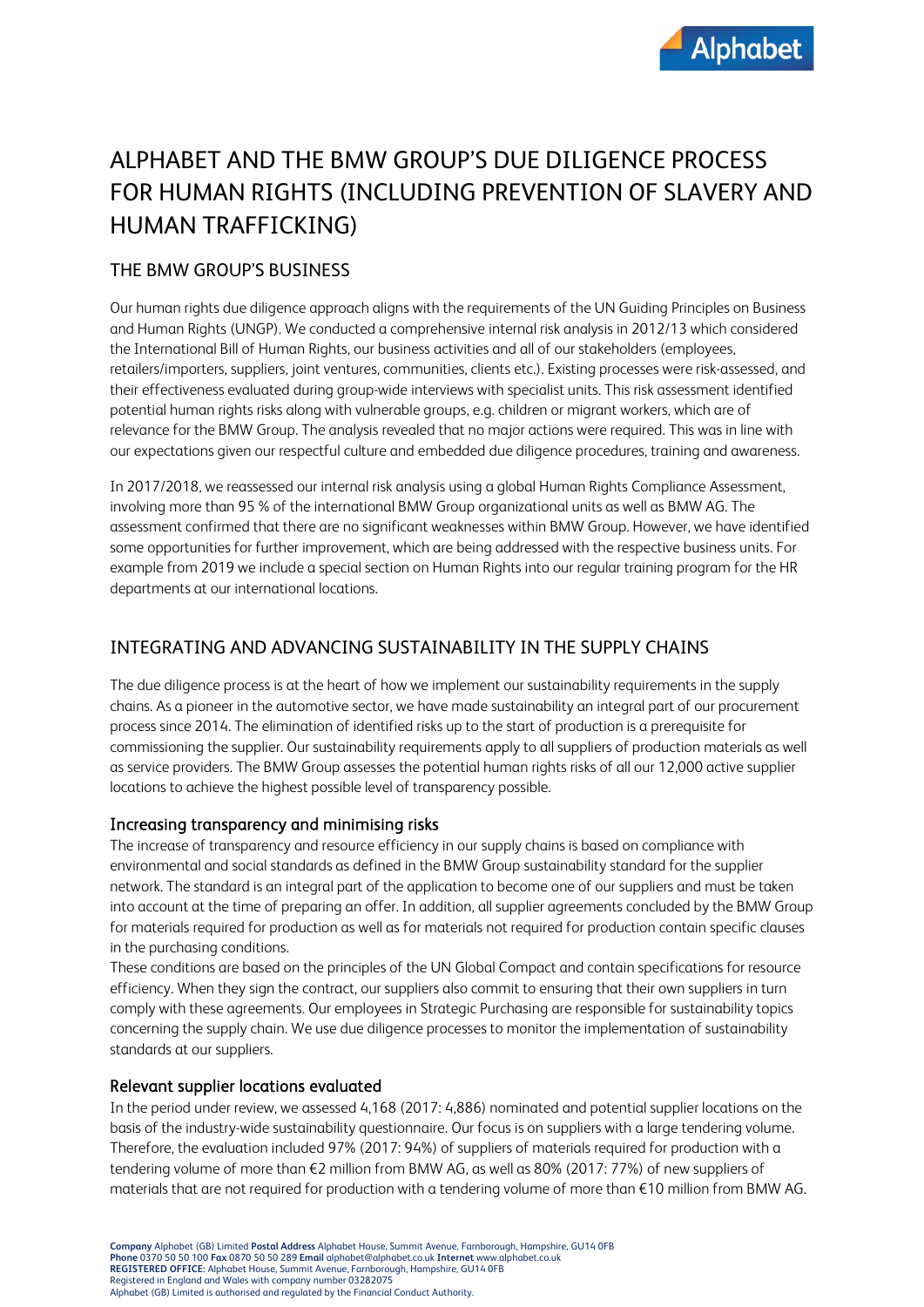

Sustainability deficits were identified at 2,320 potential and existing supplier locations, for example in the area of environmental management or with regard to a human rights policy not being in place at the company in question. Corrective measures to remedy the sustainability deficits were defined for 1,123 of those cases.

In addition, 79 audits and ten assessments were carried out by or on behalf of the BMW Group in 2018. Crucial areas of action identified by the audits and assessments have been highlighted, particularly in the areas of hazardous substance management, waste management and working conditions or occupational safety.

A total of 193 supplier locations were not commissioned because they did not meet the sustainability requirements of the BMW Group, amongst other things. We did not, however, terminate any existing cooperation in 2018. We regard this as confirmation of the success of our approach of addressing and demanding sustainability requirements early on in the procurement process.

Any information about potential breaches of our sustainability standards for the supply chain is processed by the Supply Chain Response Team. In addition, we have established the Human Rights Contact Supply Chain as a central contact point, which can be reached by phone +49 89 382-71230 and e-mail [\(humanrights.sscm@bmwgroup\)](mailto:humanrights.sscm@bmwgroup) to anonymously report potential infringements against social and also environmental standards by our suppliers. In the reporting period, we also launched a pilot version of a smartphone app, which enables BMW Group employees such as quality assurance engineers or purchasers to record suspicious sustainability-related matters when visiting suppliers. Our experts in the Supply Chain Response Team evaluate this information and initiate immediate measures with the supplier if required. They may also commission more in-depth analysis of the matter in question through third-party audits or BMW Group assessments should they deem it necessary to do so.

We received information through the relevant channels of nine instances of potential breaches of our sustainability standards for the supply chain in the year under review. The notifications concerned amongst other things human rights in mining, working conditions in the logistics sector, animal welfare at leather supply companies and child labour. We were able to investigate and close all enquiries in 2018 before the end of the year.

## MODERN SLAVERY ACT 2015

In 2016, we introduced an additional process to evaluate all high-risk suppliers for our UK-based business service activities (e.g. distribution of parts, agencies supplying non-permanent workers, suppliers of lifestyle products, and ancillary services such as maintenance, security services, cleaning services, catering services, landscaping). Based on our annual evaluation in 2018, 106 UK service suppliers were identified as high risk (2017, 116 and 2016, 68 high-risk suppliers were identified).

Their sustainability performance and specifically their observance of human rights, prohibition of forced labour, human trafficking and child labour were specifically monitored and evaluated.

Among the 106 suppliers 64 (60 %) met all of the BMW-specific sustainability criteria and were able to achieve a green rating. At the end of 2018, sustainability deficits were detected for 42 suppliers (40%) and we supplemented the supplier contracts with corrective action plans and binding rules.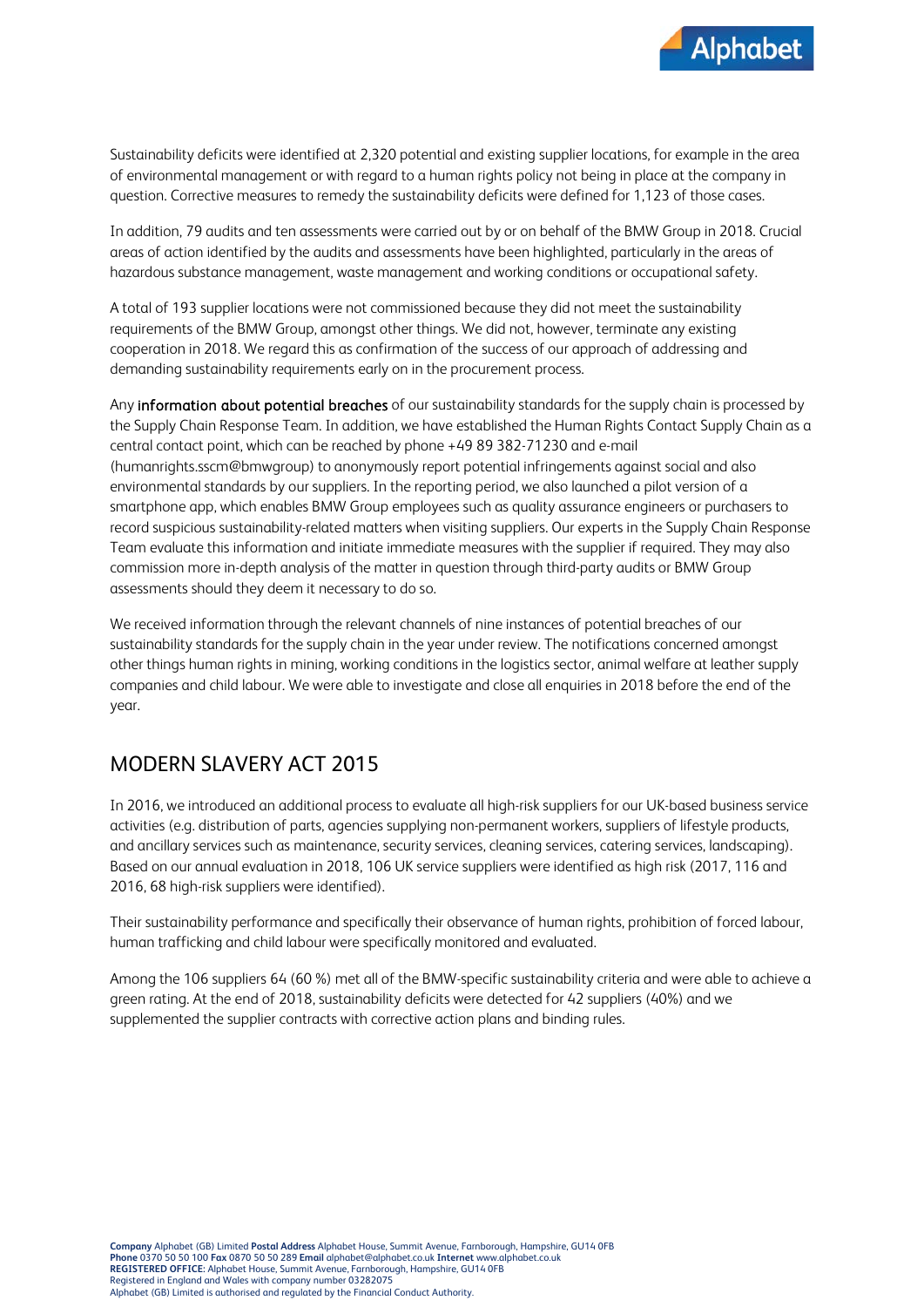



Business due diligence reporting in 2018 for UK Modern Slavery Act relevant issues in the supply chain has also been extended to tier1 suppliers in Mexico, Hungary, China and South Africa. These countries represent important sourcing markets for the BMW Group and have an increased risk of human rights abuses. A detailed progress report on these countries can be found on the BMW Group website. Details can be found in company references.

#### ALPHABET AND THE BMW GROUP'S TRAINING ON HUMAN RIGHTS

The BMW Group offers a wide range of sustainability training courses for purchasers, internal process partners and suppliers to make them more aware of the topic. This includes classroom courses in association with the University of Ulm to become a "Certified Sustainability Officer" as well as web-based training course in association with econsense, which includes case studies on sustainability in the supplier network. In addition, we participate in the industry-wide supplier training in high risk countries, which is coordinated by CSR Europe (European Business Network for Corporate Social Responsibility.

After the adoption of the UN Guiding Principles on Business and Human Rights, the BMW Group implemented a comprehensive employee training programme. We train our employees through face-face training; web based training; internal communications and newsletters. Human rights are also integrated into induction events for new employees and presentations are available on the BMW Group Intranet pages.

The Senior Management of the UK-based entities are aware of each entities responsibilities under the Act. An additional web-based training programme was rolled out during 2017 to heighten awareness of the Act specifically amongst the BMW Group UK based managers and other relevant departments for example purchasing and human resources. In 2018, 199 managers and associates participated in our training courses related to the Act.